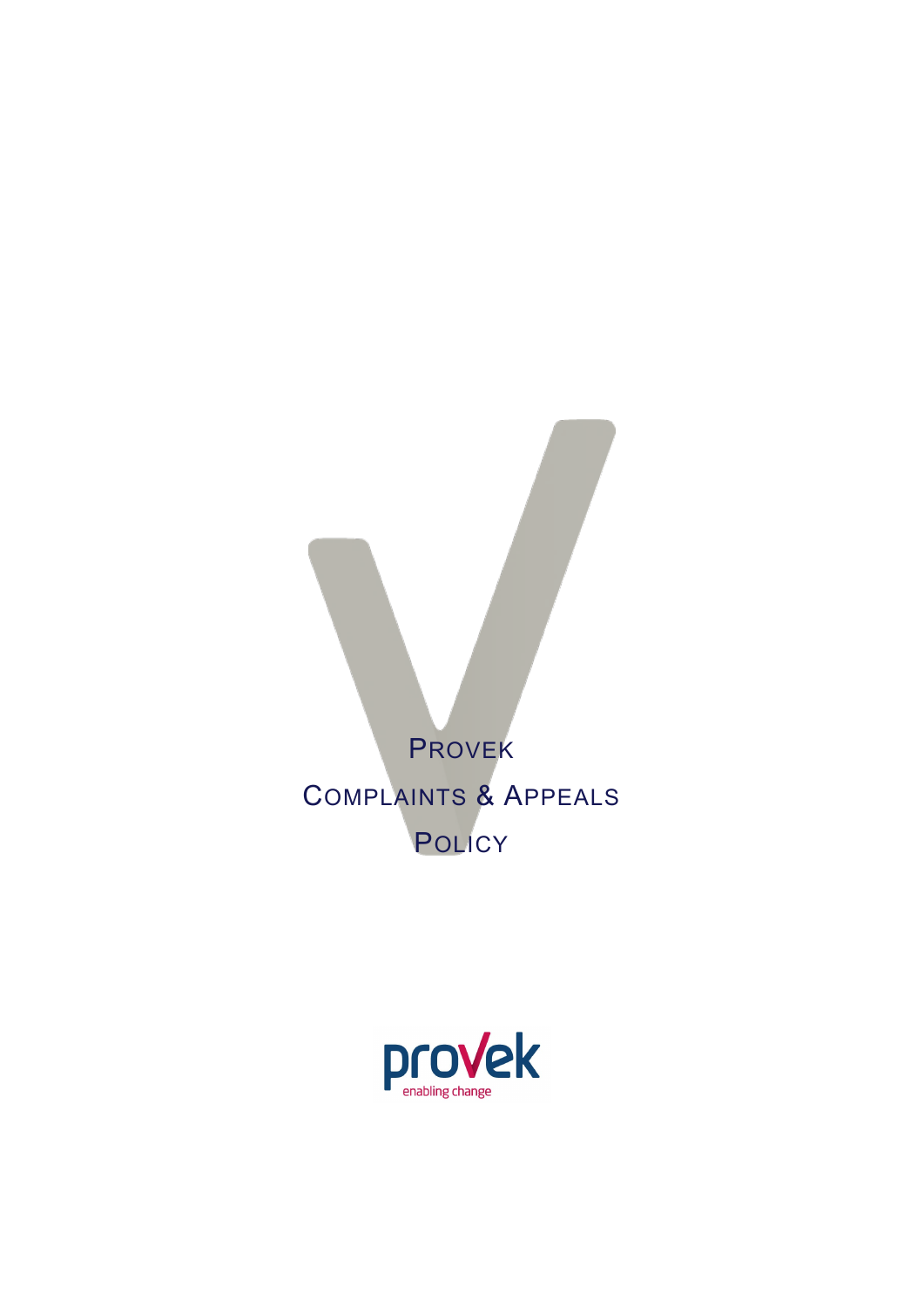

## **Document Control**

## Document version history

| Document version | Date issued | Comments                                              |
|------------------|-------------|-------------------------------------------------------|
| $V1-0$           | 05/09/2019  |                                                       |
| $V1-1$           | 05/09/2020  | Reviewed                                              |
| $V1-2$           | 30/01/2021  | Reviewed and updated                                  |
| $V1-3$           | 12/02/2021  | Addition of referral to<br>examining body & regulator |

### Next review date

January 2022

## Document distribution

File

All Provek staff and associate trainers

### Contact Details

Provek Ltd.

12 Thatcham Business Village

Colthrop Way

Thatcham

RG19 4LW

- Tel 01635 524610
- Fax 01635 524620

Email enquiries@provek.co.uk

Web [www.provek.co.uk](http://www.provek.co.uk/)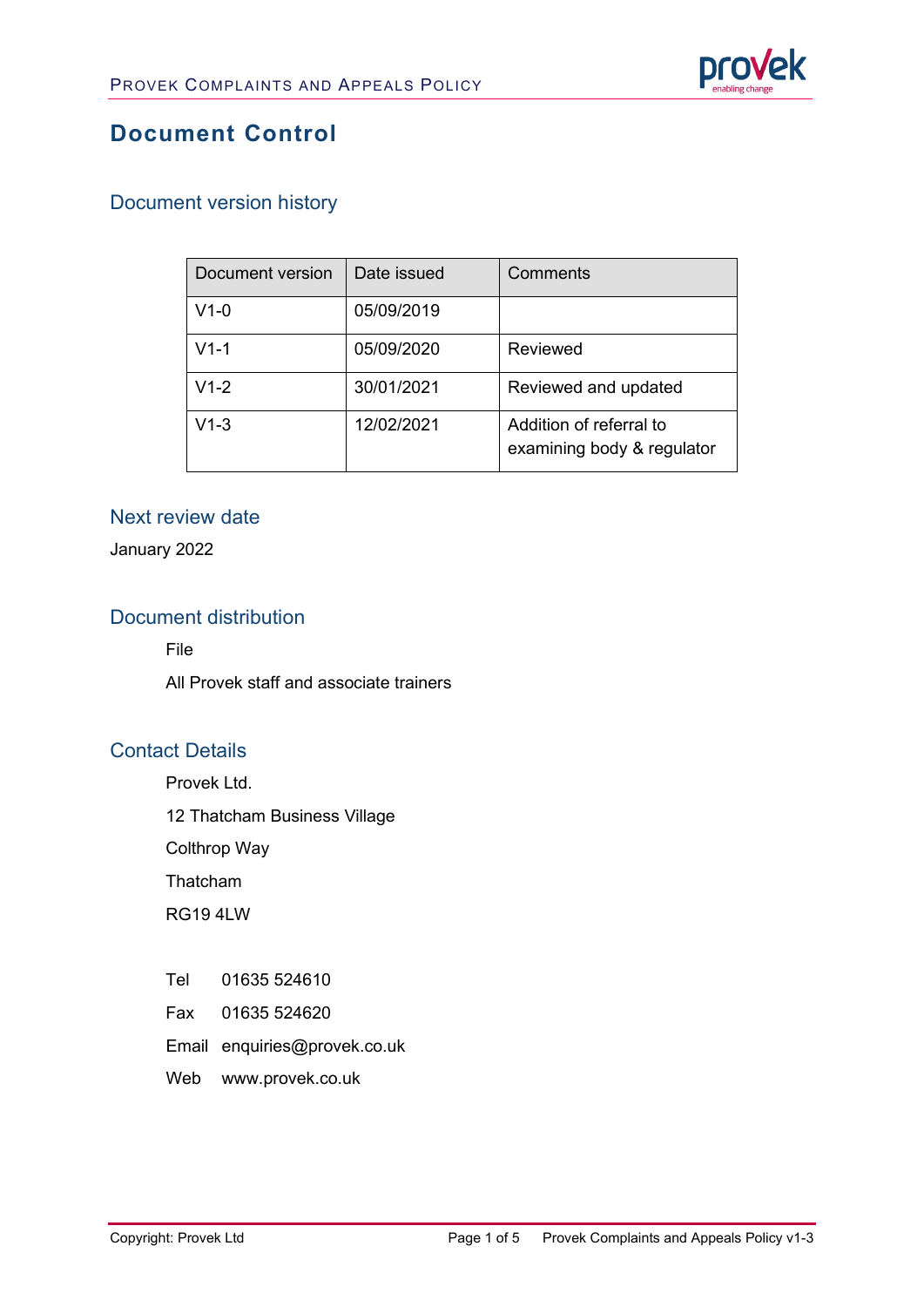

## **Contents**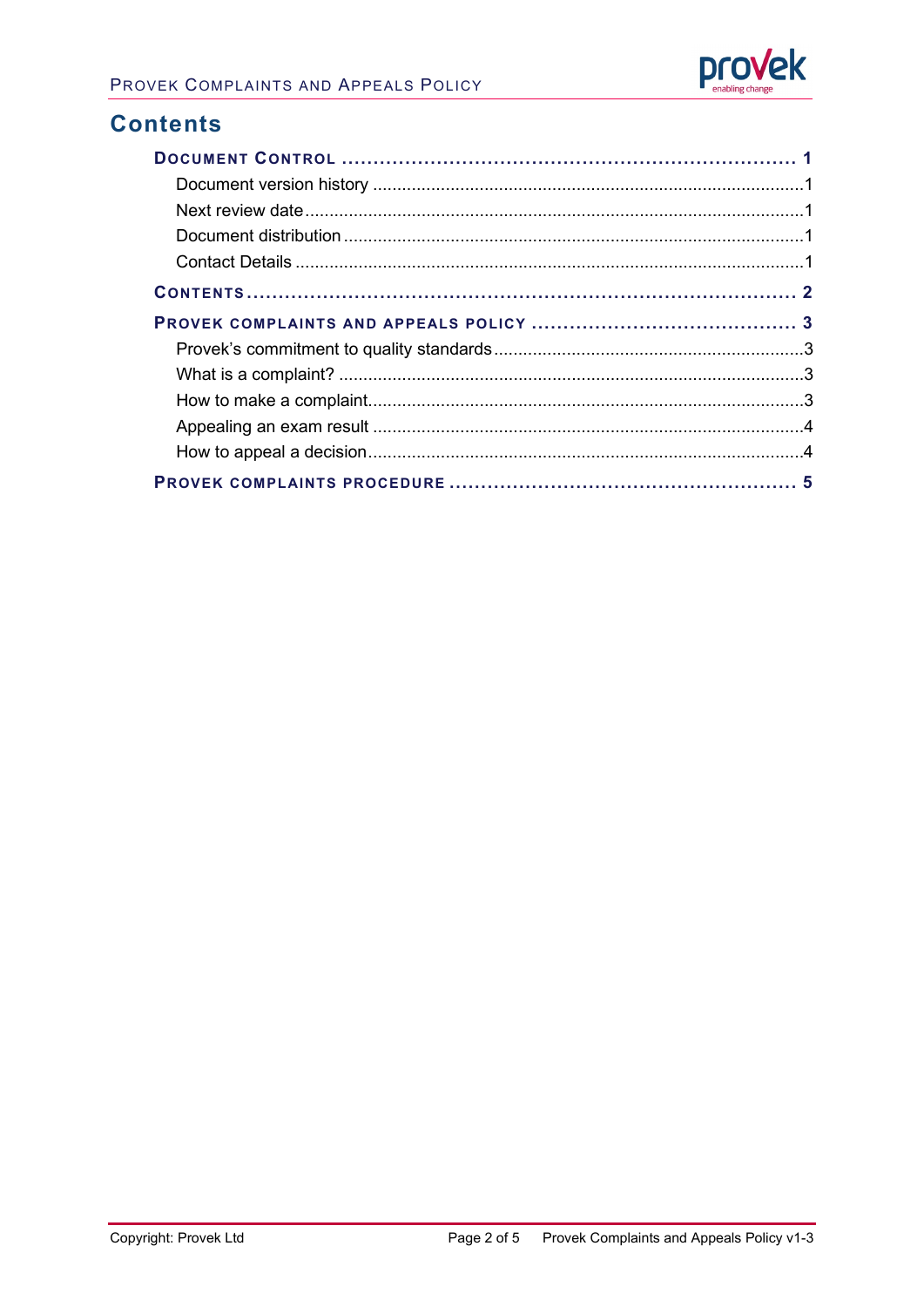

# **Provek complaints and appeals policy**

### Provek's commitment to quality standards

- We seek to provide our clients with the best possible service across the whole range of our activities
- We aim to respond within two working days, to any complaints or issues raised by clients, students and employers, to resolve any difficulties informally and effectively
- We welcome feedback about the services we provide as it helps us to take remedial action and continually improve our standards of service
- We will monitor the types and numbers of complaints we receive to identify any problem areas. We may need to contact the complainant for further details, therefore we cannot and will not deal with anonymous complaints
- Full details of our quality standards can be found in our Quality Plan.

#### What is a complaint?

- A complaint arises when someone feels that an aspect of their learning, support service or training is unsatisfactory and should be investigated
- It is expected that many concerns can be resolved at the point at which they arise by the person directly concerned, overcoming the need to formally record a matter of complaint
- This policy is not intended for appeals against the decision of an independent assessment authority, or for matters related to unacceptable social behaviour by a member of staff or associate
- We will be responsible for ensuring that the complaints policy operates without fear of recrimination or retribution against the complainant.

### How to make a complaint

- Contact the Provek office either by phone or email and ask to speak to the Operations Director who will:
	- o Log the complaint in the Complaints & Issues log
	- $\circ$  Ensure as far as possible reasonable confidentiality is preserved in the investigation process
	- o Ensure a full and fair investigation is conducted
	- o Address all the points at issue and provide a response to the complaint
	- $\circ$  Respond to the complainant within 14 days, either to detail findings and any redress to be offered or outline the process for completion of the enquiry
- If the complaint is about the Operations Director, then the Managing Director will deal with it following the guidance detailed above.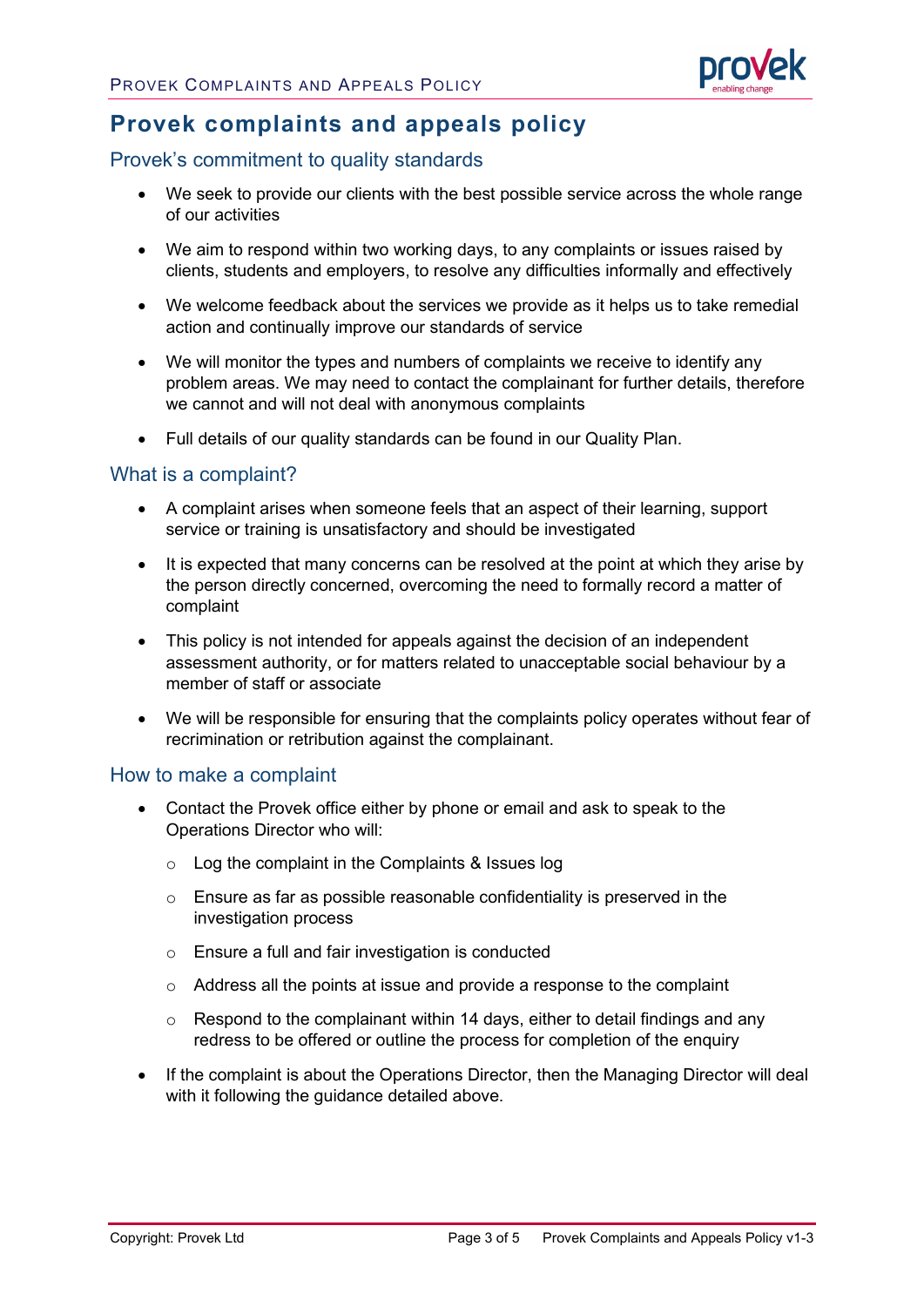

#### Appealing an exam result

- If a learner wishes to appeal an exam result they should contact the office by email to state their request to appeal their result
- The office will direct the appeal:
	- $\circ$  in the first instance to the exam assessor who will verify that their results as submitted to the exam board are accurate. If the student is still not satisfied they can then request a review by the Operations Director who is responsible for internal quality assurance.
	- $\circ$  If the learner is still not happy with the response from Provek the Operations Director will direct the student to the relevant exam board to appeal direct. If a learner is not satisfied with the response from the appropriate examining body they may then appeal to the appropriate Qualification Regulator, e.g. Ofqual.

#### How to appeal a decision

• If the complainant is not satisfied with the outcome, they may request an independent review. A formal request for an independent review giving details of why they are not satisfied with the results of their complaint must be submitted in writing to the Company Chairman within 14 days of when they received notification of the outcome of the original complaint.